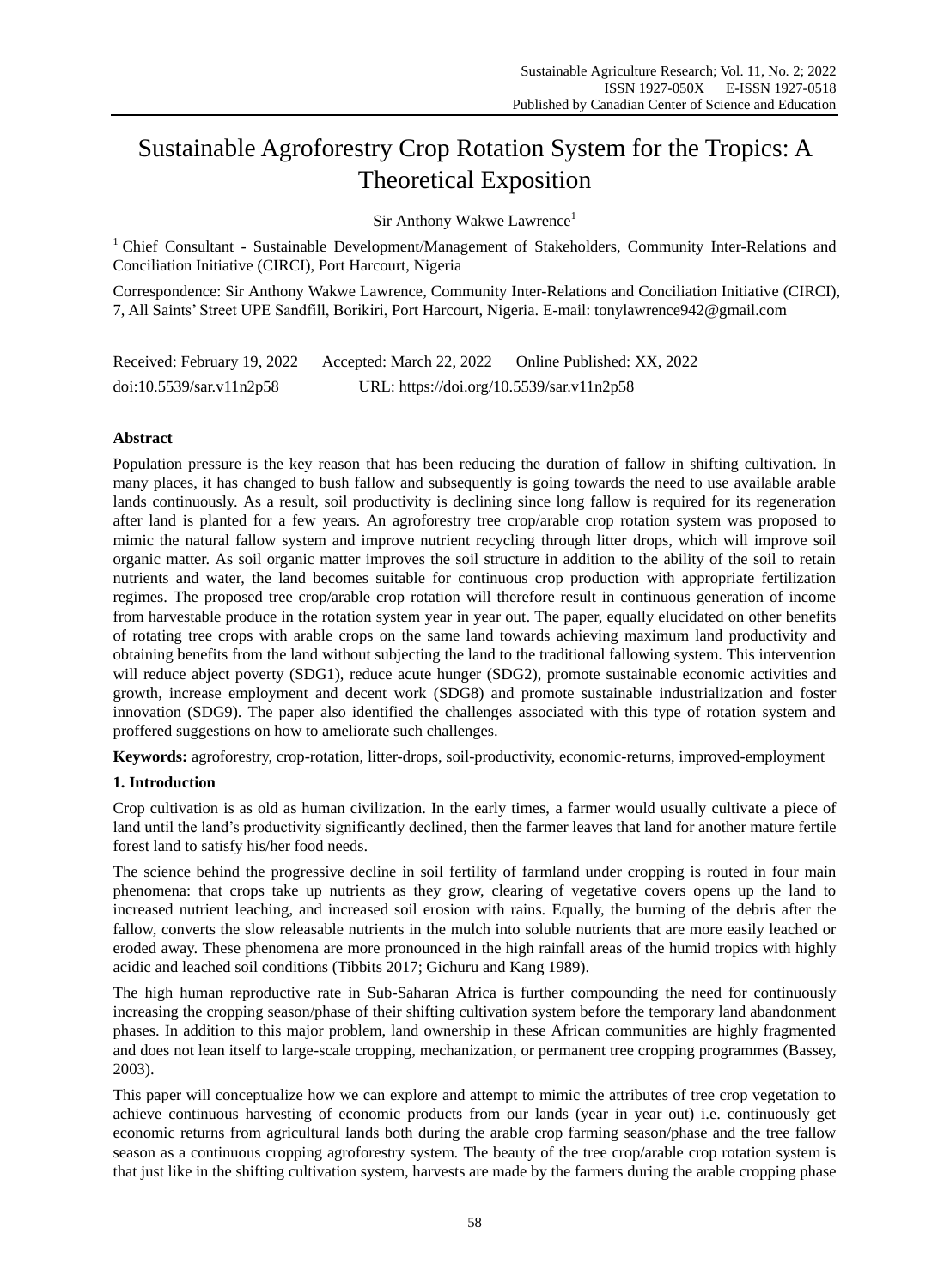as produce are harvested for food and income. In addition, fruits are harvested during the tree cropping phase, mainly for income while little or nothing is harvested from the land during fallow of the shifting cultivation system. The other point to note is that the enormity of the harvestable quantity of fruits during the tree cropping phase serves as enough incentive for stakeholders to undertake value addition ventures to increase shelf-life of the produce from the tree crops. This eventually will usher in industrialization in the place if well implemented.

If we can successfully conceptualize an agroforestry system or systems that can achieve these lofty ideals, then the communities that adopt such will gain in many ways: improved economic returns, increase in agro-related economic activities including attracting opportunities for stakeholders wanting to establish industries in such places, improvement in employment opportunities among others, and such an attractive system will sell itself easily for adoption by many stakeholders (communities, companies, and governments). This intervention if properly implemented has the potentials therefore to: reduce the proportion of people in abject poverty (SDG1), reduce the number of people that are suffering acute hunger (SDG2), promote sustained, inclusive and sustainable economic growth, full and productive employment and decent work for all (SDG8) and build resilient infrastructure, promote inclusive and sustainable industrialization and foster innovation (SDG9), United Nations Report (2022). In this paper, we shall elucidate on the benefits of rotating tree crops with arable crops on the same land towards achieving continuous cropping and obtaining benefits from the land without subjecting the land to the traditional fallowing system in its true sense. We shall also identify the challenges associated with this rotation system and proffer suggestions on how to ameliorate such challenges.

# **2. Shifting Cultivation**

Shifting cultivation is a traditional land-use system that is a major source of livelihood and sustenance for many people in the third world. It involves clearing relatively matured forest, allowing the cut debris to dry up and then burnt to enable the land to become suitable for arable crop farming. It is noteworthy that burning fallow debris is counter-productive in the effort to ensure nutrient retention since a good portion of nutrients like those of organic nitrogen etc. are converted to mobile or gaseous nitrates and are more easily lost through emission or leaching. Also bush burning destroys soil organisms, soil structure and causes a host of other harmful effects (Tibbits, 2017). The land is usually farmed for two to three years then the farmer moves to another land to repeat the process all over again (Parkey and Shourov, 2020; Punitha et al., 2018).

Putri et al. (2019) carried out a study to identify the population pressure on certain land carrying capacities and to identify the correlation between land pressure and food sufficiency in West Kalimantan. They posited that population growth does not only affect pressure on agricultural land but the land is taken up for the construction of settlements and related amenities. Virgin forests are also cut down to satisfy timber and other needs. They further explained that population increase caused shifting cultivation changes towards continuous cultivation of available land spaces.

Verma et al. (2017) listed 4 strategies that can be applied to improve shifting cultivation: fallow management, integrated farming system, multi-storey agroforestry and watershed management.

# **3. Problems of Population Pressure and Land Use**

As the human population continues to increase, the available land per individual progressively decreased. While the population of Nigeria was only 37.1 million people in 1950, the population has increased in 2020 to 206.1 million people (Worldometer, 2022; CEIC Data, 2022). At the same time, the land space of Nigeria over the same years span remained at  $910,770 \text{ km}^2$ . The clear logic of the above information is that the population of the country has increased more than five times within 70 years but the land space remained constant. Though this is true, the population density changes differ from region to region and the pressure is higher in the southern parts of Nigeria and in the bigger cities of the nation (World Bank, 2022; Worldometer, 2022). Lawrence (2018) used the following words to explain what was happening *"Nigerian population is increasing and our resource base and economy are stagnant or are deteriorating. … Overpopulation affects every aspect of our national life. The Forest ecosystems suffer because we cannot end firewood harvesting in most of Nigeria, as there is population pressure and there are no feasible alternatives… We have a rapidly growing population and Nigeria for example, may become the third most populated nation on earth within the next 40 years with the current growth rate."* 

This phenomenon of population pressure implies that the luxury of abandoning land to rest and regenerate its crop productive support systems after farming it for some time is gradually becoming a luxury that is no longer feasible. The traditional cropping phase of about two or three years before fallowing began to suffer pressure from the need to prolong the number of years before temporary land abandonment to meet the increasing need of feeding the increasing population.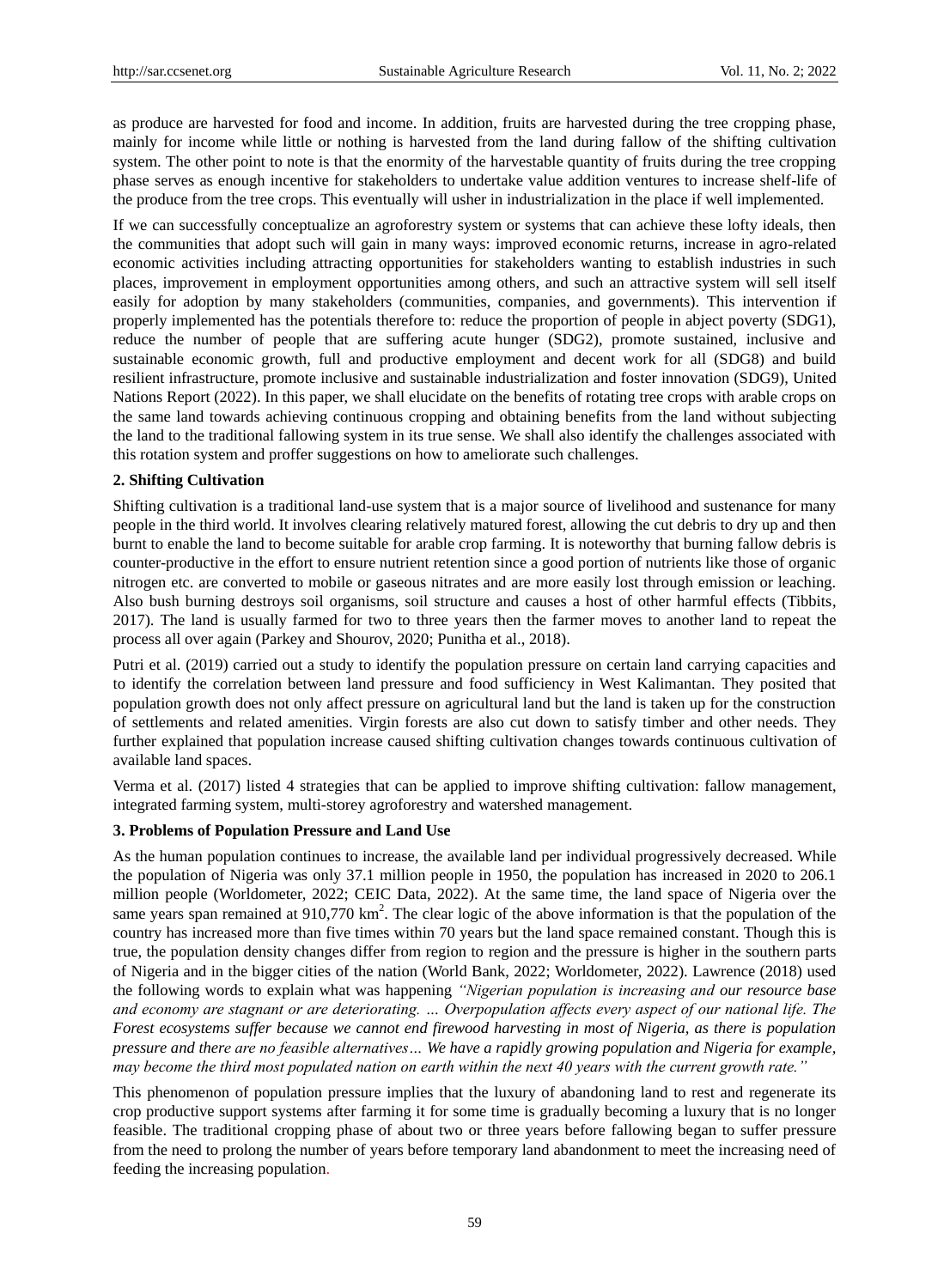## **4. Some Strategies to Ameliorate the Situation**

#### *4.1 Soil Fertility Issues and Manuring*

Nature restores soil fertility after cropped land has been fallowed for some years as the land is re-vegetated first by grasses, then shrubby weeds, and finally forest trees. Soils in the humid tropics are relatively poor in nutrients and are acidic. These conditions necessitate the need for appropriate fertilizer and/or manure application. I will elucidate more on the importance of improving soil fertility through manure application in this section.

Trees play a major role in soil fertility regeneration as the deep roots of the trees take up leached-down nutrients and return them to the topsoil when the leaves drop off the trees as litter and are decomposed in the natural ecosystem. Apart from that, the litters when decomposed become stable organic manure in the soil improving the humus content of the soil.

Demand for arable land will keep increasing as the population keeps increasing correspondingly because the length of time to keep land fallow will inevitably have to keep reducing. It is for this reason, the peasantry continuously reduced the fallow length and subsequently shifting cultivation changed to bush fallow system but as can be noted, that was a temporary solution since the population increases continued. It is, therefore, necessary to evolve a system that will ensure continuous economic returns to the poor farmers through continuous cultivations of the land. International Institute of Tropical Agriculture with stations in Ibadan and Port Harcourt over some decades spent time and resources trying to resolve this problem. They conducted several types of research in alley cropping using suitable local fallow/arable crops combinations (IITA 2011). However, one of the setbacks of the alley-cropping system they evolved is that the economic returns during the fallow seasons were negligible which may be only firewood or yam stakes as harvestable products after the fallow. The major benefit of the alley cropping system they evolved was improved organic manure content of the soil which increased soil fertility with the improved fallow litter droppings during the short fallow and through pruning and mulching during crop cultivation phases. The other objectives included the possibility of using some of the pruning from the alley cropping to provide fodder for small ruminants. The primary purpose of alley cropping in this regard is to produce organic mulch in-situ and in so doing provide its benefits to the crop component. Organic mulching is the placement of plant material on soil for purpose of enhancing crop production. Cutting down plants or pruning the branches and leaves is a good way of mulching in an artificial way catalyzes and boosts the natural nutrient recycling processes. The literature is replete with publications on how mulching improves soil nutrients including nitrogen, calcium, potassium, soil structure through aggregate formation, nutrient retentive abilities with increased Cation Exchange Capacity (CEC) and improved soil ability to reduce water evaporation, etc. (Lal et al., 1975; Hahn et al., 1979; Gichuru, 1990; Gichuru and Kang, 1989; Lawrence, 1993).

Lawrence et al. (1993) also suggested three ways of producing organic matter: Alley cropping as explained earlier, rotation fallow with legumes, etc. and finally producing mulch on separate land. This last method of producing mulch on separate land is more tedious and is only suitable for small-scale farming including that of backyard farming and garden agriculture.

#### *4.2 The Principles of Crop Rotation*

Alhameid et al. (2017) defined crop rotation by Martin et al. (1976) as "*a system of growing different kinds of crops in recurrent succession on the same land*".

Crop rotation helps in controlling soil disease build-up, insect pest build-up, etc. as it helps in starving off the build-up of such crop pests and diseases which are adapted to the particular crop but not the succeeding crop in the sequence.

Further improving on the benefits of crop rotation, Magdoff and Harold (2000) listed some principles to guide crop rotation, ranging from legume fallowing, not following related crops with each other and following with crops that will leave enough residue.

While it will be difficult to introduce crop rotation in perennial systems, agroforestry can help modify perennial systems using either alley cropping and rotating the intercrops within the alleys.

#### *4.3 Tree Crop/Arable Crop Rotation System*

During fallow, the natural vegetation regrows and eventually trees grow as the vegetation matures. Therefore deliberately growing trees after the arable cropping cycle will enhance soil regeneration. However, growing economically beneficial tree crops to the farmer as fallow crop means that while the soil is fallowing the farmer is making some harvests that have economic benefits. We do know that there will be nutrient losses along with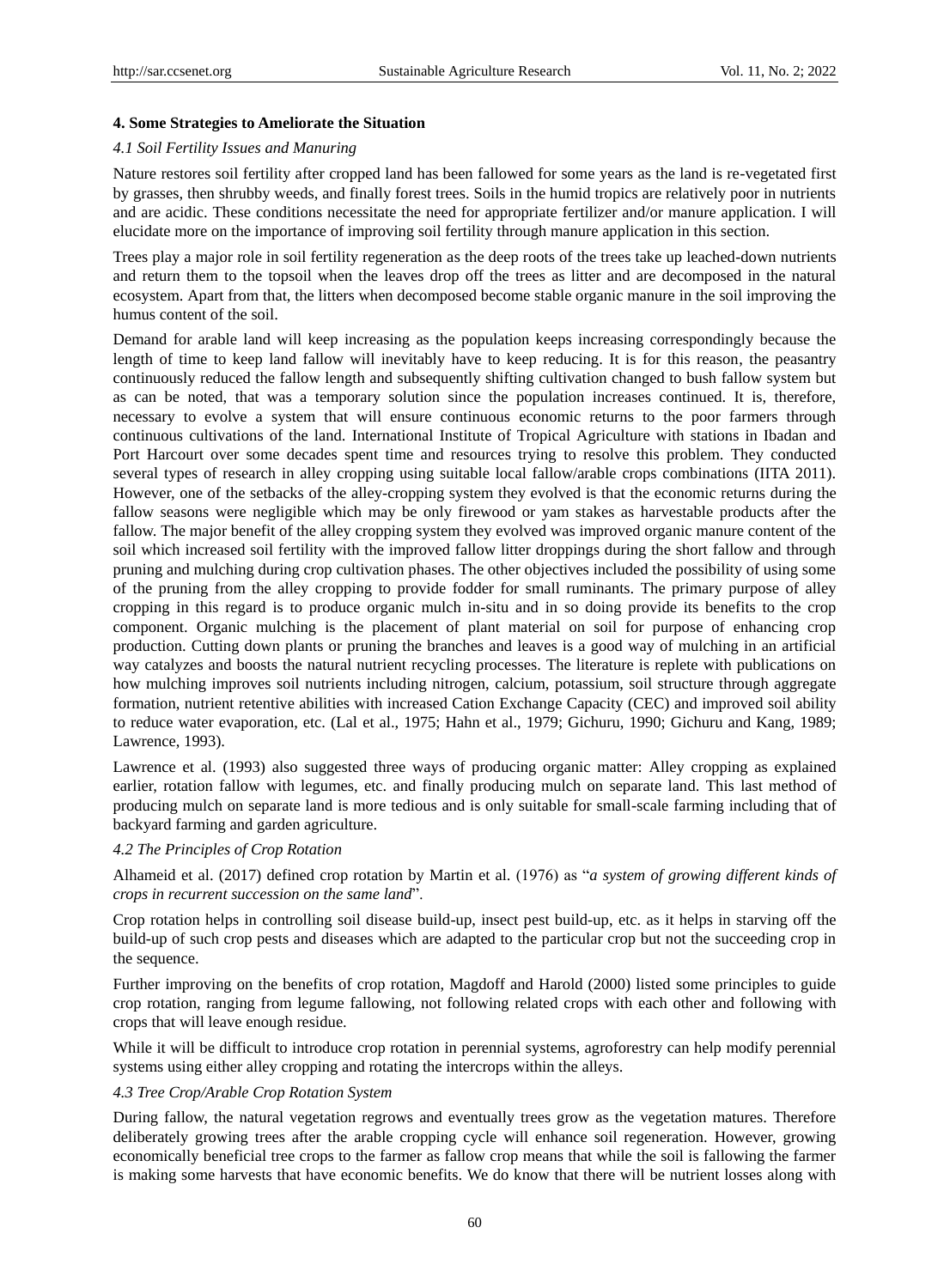the harvest of fruits during the tree crop growing phase. So, in the technical sense, soil fertility may not improve since some produce harvesting will result in nutrient depletion. The implication is that soil fertilizers are needed during the fallow cropping phase as well as during the arable cropping phase in the rotation sequence being proposed. At the same time, the other aspect of fallowing is the accumulation of litter drops (decaying of leaves that drop to the ground). The litter drops improve the soil texture and also improve nutrient retention in the soil with increasing soil manure content. Both accumulations of nutrients and organic matter are critical for soil productivity after fallow. Growing suitable tree crops with suitable fertilizer regime applications can enhance continuous and sustainable cultivation of agricultural lands in the tropics. This otherwise would not have been possible without the tree crop and arable crop rotation systems as proposed. It is known that initially, it takes time for tree crop establishment, so the tree seedlings are inter-cropped with arable crops until the tree canopies begin to overshadow the intercrop. At that time, the trees are allowed to grow as mono-crop for a while as their fruits are harvested for income. Then after a while, the trees are pruned down to allow for the arable crop rotation phase for maximal component contribution in the rotation system. Depending on the coppicing abilities of the tree crop, they can be pruned down reasonably to reduce competition for nutrients and light. Also, occasional pruning is encouraged not only to reduce shading of the intercrop but also to continually introduce organic mulch for the continuous productivity of the soil and nutrient supply to the intercropped or arable component in the rotation.

## **5. The New Concept towards Continuous Cultivation**

## *5.1 Possible Crop Combinations*

This concept is suitable for many regions of the world. The type of tree crop to be used will depend on the region. For example, at the fringes of the rain forest or in the savannah forest lands of Nigeria the use of tree crops like the Cashew plant (*Anacardium Occidentale*) is suitable. In the rainforest region of Nigeria, possible tree components can be the Cocoa plant (*Theobroma Cacao*), Rubber plant (*Hevea Brasiliensis*), Mango plant (*Mangifera Indica*) among others. After growing arable crops as is the normal tradition for some years and when productivity begins to decline then, the land can be grown to one of the economic trees mimicking the natural fallow system. As explained, fertilizations will be required during all the phases to complement the natural regeneration process.

# *5.2 Sequencing and Timing of Rotation*

#### 5.2.1 Possible Tree Crop/Arable Crop Rotations

I shall give some possible rotation cycles that a farmer can choose for this system. All the proposals assume that the land is relatively large enough for the commercial growth of economic trees. And the land will be divided into portions to ensure the rotations are effective and the optimum benefits of the tree crop components are not compromised, also the sequence gives the farmers adequate time to properly utilize the land in phases, learning as the phases progress and bringing in modifications where necessary.

Rotation 1: Land is divided into 5 portions. At the start of the programme, only one-fifth of the land is grown to the desired tree crop. Depending on the sequence (especially with regards to the ultimate age of the tree before the tree crop will be cut down to give room for the arable crop rotation phase), it is developed. For example, if the ultimate age of the tree crop for this sequence is determined to be 20 years, then for a 5 portioned rotation land, the first portion will be planted in year 1, the next portion will be planted after 5 years of planting of the first portion and the third portion will be planted after 10 years of the planting of the first portion and 5 years of planting of the second portion, this sequence of 5 years interval will continue until all the 5 portions are planted as shown in Table 1 below. It follows that by the time the  $5<sup>th</sup>$  portion is planted, the first portion is already 20 years old and is due to be cut down and grown to the arable crop. Subsequently every 5 years, the arable cropping will move to the next land that has been grown to tree crop for 20 years and the cycle continues in perpetuity.

Depending on the type of tree crop and the type of micro rotation that is planned for the portion for the arable crop, the age of the mature tree crop is determined to know when the tree is pruned or cut down and so also will be the age of rotation. Arable crop rotation phase can last between 3 to 5 years depending on the micro arable crop regime implemented and the types of the arable crop planted. While ultimate age of maturity before cutting down of the tree crop can range from 9 to 20 years depending on the biological information on when fruit production begins to decline or when the opportunity cost of maintaining the tree crop is no longer as favourable.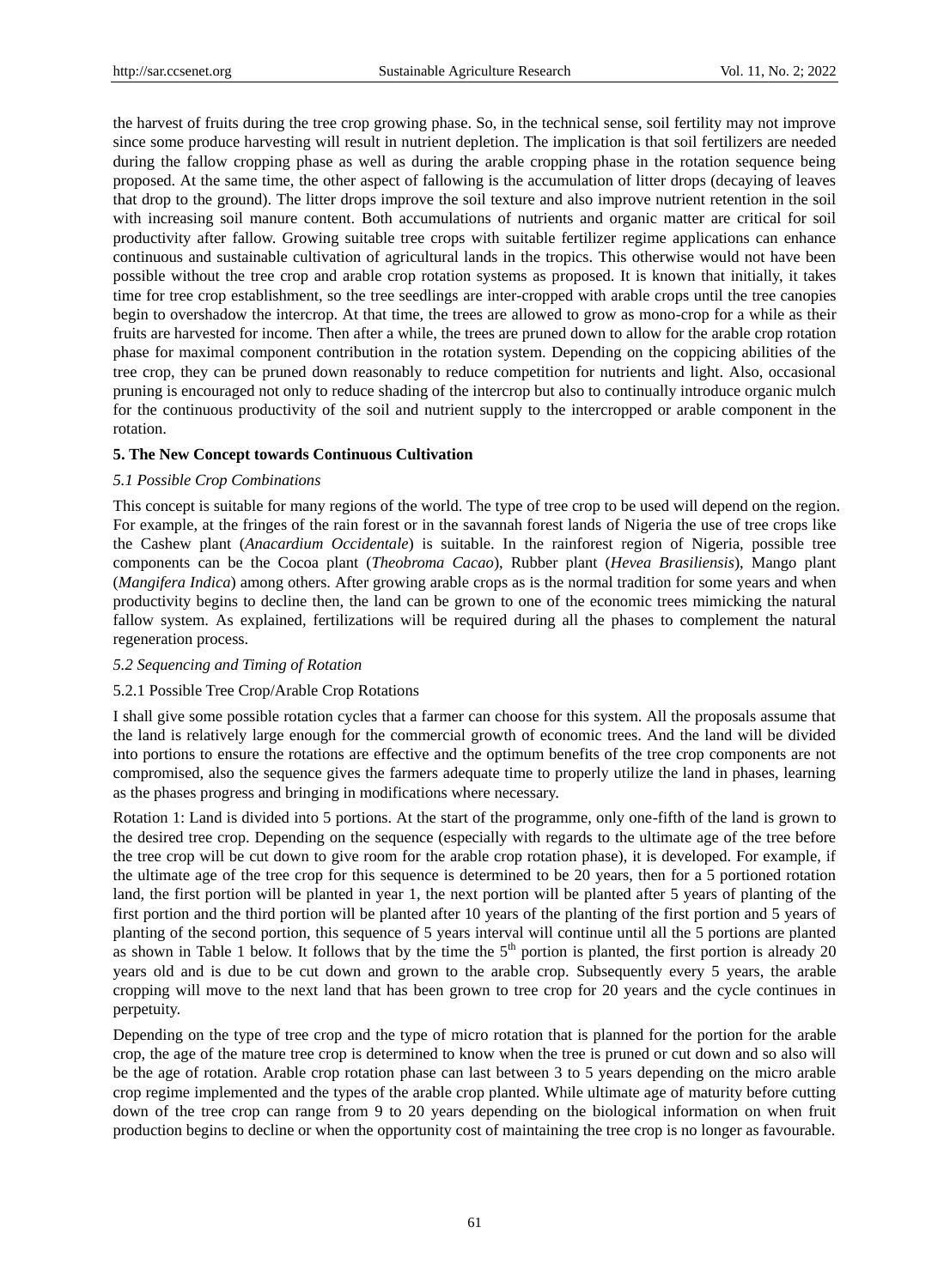| 5.2.2 A Possible Tree Crop/Arable Crop Rotation Sequence for Continuous Land Utilization Scheme |  |  |  |  |  |  |  |  |  |
|-------------------------------------------------------------------------------------------------|--|--|--|--|--|--|--|--|--|
|-------------------------------------------------------------------------------------------------|--|--|--|--|--|--|--|--|--|

Table 1. A sequence of tree crop of maximum 20 years before cutting down to grow arable crops for 5 years in a land divided into 5 portions

|      | <b>PLOT SECTION 1</b>       | <b>PLOT SECTION 2</b>       | <b>PLOT SECTION 3</b>       | <b>PLOT</b>                   | <b>PLOT</b>                   |
|------|-----------------------------|-----------------------------|-----------------------------|-------------------------------|-------------------------------|
|      |                             |                             |                             | <b>SECTION 4</b>              | <b>SECTION 5</b>              |
| Year | Start growing tree crop     | Grow other crops            | Grow other crops            | other<br>Grow                 | Grow<br>other                 |
| 1    |                             |                             |                             | crops                         | crops                         |
| Year | Tree crop grown is 5 years  | Start growing tree crop     | Grow other crops            | Grow<br>other                 | Grow<br>other                 |
| 5.   | old                         |                             |                             | crops                         | crops                         |
| Year | Tree crop grown is 10 years | Tree crop grown is 5 years  | Start growing tree crop     | Grow<br>other                 | Grow<br>other                 |
| 10   | old                         | old                         |                             | crops                         | crops                         |
| Year | Tree crop grown is 15 years | Tree crop grown is 10 years | Tree crop grown is 5 years  | Start<br>growing              | Grow<br>other                 |
| 15   | old                         | old                         | old                         | tree crop                     | crops tree crop               |
| Year | Tree crop grown is 20 years | Tree crop grown is 15 years | Tree crop grown is 10 years | Tree<br>crop                  | Start<br>growing              |
| 20   | old. Cut tree crop down     | old                         | old                         | is<br>5<br>grown              | tree crop                     |
|      | and grow an arable crop     |                             |                             | years old                     |                               |
| Year | Start growing tree crop     | Tree crop grown is 20 years | Tree crop grown is 15 years | Tree<br>crop                  | Tree<br>crop                  |
| 25   |                             | old. Cut tree crop down     | old                         | 10<br>grown<br><sup>1</sup> S | - 5<br>grown<br><sup>is</sup> |
|      |                             | and grow an arable crop     |                             | years old                     | years old                     |
| Year | Tree crop grown is 5 years  | Start growing tree crop     | Tree crop grown is 20 years | Tree<br>crop                  | Tree<br>crop                  |
| 30   | old                         |                             | old. Cut tree crop down     | is<br>15<br>grown             | -10<br>is<br>grown            |
|      |                             |                             | and grow an arable crop     | vears old                     | years old                     |

Table 1 above explains a two-rotation sequence of unequal crop component lengths. While the tree crop is grown for 20 years, the arable cropland is cultivated for 5 years. However, the land is divided into 5 parts with 4 parts at every time grown to the tree crop. That follows that by the time the land is fully used up 80% of available land is under tree crop cultivation at any particular time. However, each of the 5 land portions is maturing at different times in line with the planting sequence and the arable crop cultivation is therefore rotating at a 5-year interval.

The above is for a sequence of 5 years interval. If however the interval is shortened to, for example, 3 years instead of 5 years, the tree crops will have a maximum age of 12 years before they are cut down to grow arable crops for 3 years in a land divided into 5 portions sequence as above.

Table 2. A sequence of tree crop of maximum 15 years before cutting down to grow arable crops for 5 years in a land divided into 4 portions sequence

|               | <b>PLOT SECTION 1</b>            | <b>PLOT SECTION 2</b>            | <b>PLOT SECTION 3</b>   | <b>PLOT SECTION 4</b> |
|---------------|----------------------------------|----------------------------------|-------------------------|-----------------------|
| Year 1        | Start growing tree crop          | Grow other crops                 | Grow other crops        | Grow other crops      |
| <b>Year 5</b> | Tree crop grown is 5 years old   | Start growing tree crop          | Grow other crops        | Grow other crops      |
| Year          | Tree crop grown is 10 years old  | Tree crop grown is               | Start growing tree crop | Grow other crops      |
| 10            |                                  | 5 years old                      |                         |                       |
| Year          | Tree crop grown is 15 years old. | Tree crop grown is               | Tree crop grown is 5    | Start growing         |
| 15            | Cut tree crop down and grow an   | 10 years old                     | years old               | tree crop             |
|               | arable crop                      |                                  |                         |                       |
| Year          | Start growing tree crop          | Tree crop grown is 15 years old. | Tree crop grown is 10   | Tree crop grown       |
| 20            |                                  | Cut tree crop down and grow an   | years old               | is 5 years old        |
|               |                                  | arable crop                      |                         |                       |
| Year          | Tree crop grown is 5 years old   | Start growing tree crop          | Tree crop grown is 15   | Tree crop grown       |
| 25            |                                  |                                  | years old.              | is 10 years old       |
|               |                                  |                                  | Cut tree crop down and  |                       |
|               |                                  |                                  | grow an arable crop     |                       |
| Year          | Tree crop grown is 10 years old  | Tree crop grown is 5 years old   | Start growing tree crop | Tree crop grown       |
| 30            |                                  |                                  |                         | is 15 years old.      |
|               |                                  |                                  |                         | Cut tree crop down    |
|               |                                  |                                  |                         | and grow an arable    |
|               |                                  |                                  |                         | crop                  |

Table 2 above explains a two rotation sequence of unequal crop component lengths. While the tree crop is grown for 15 years, the land for arable crops is cultivated for 5 years. However, the land is divided into 4 parts with 3 parts at every time grown to the tree crop. That follows that 75% of available land is under tree crop cultivation at any particular time.

Similarly as in Table 1 if the sequence duration is shorten to 3 years then the tree crops will have a maximum of 9 years before they are cut down to grow arable crops for 3 years in a land divided into 4 portions.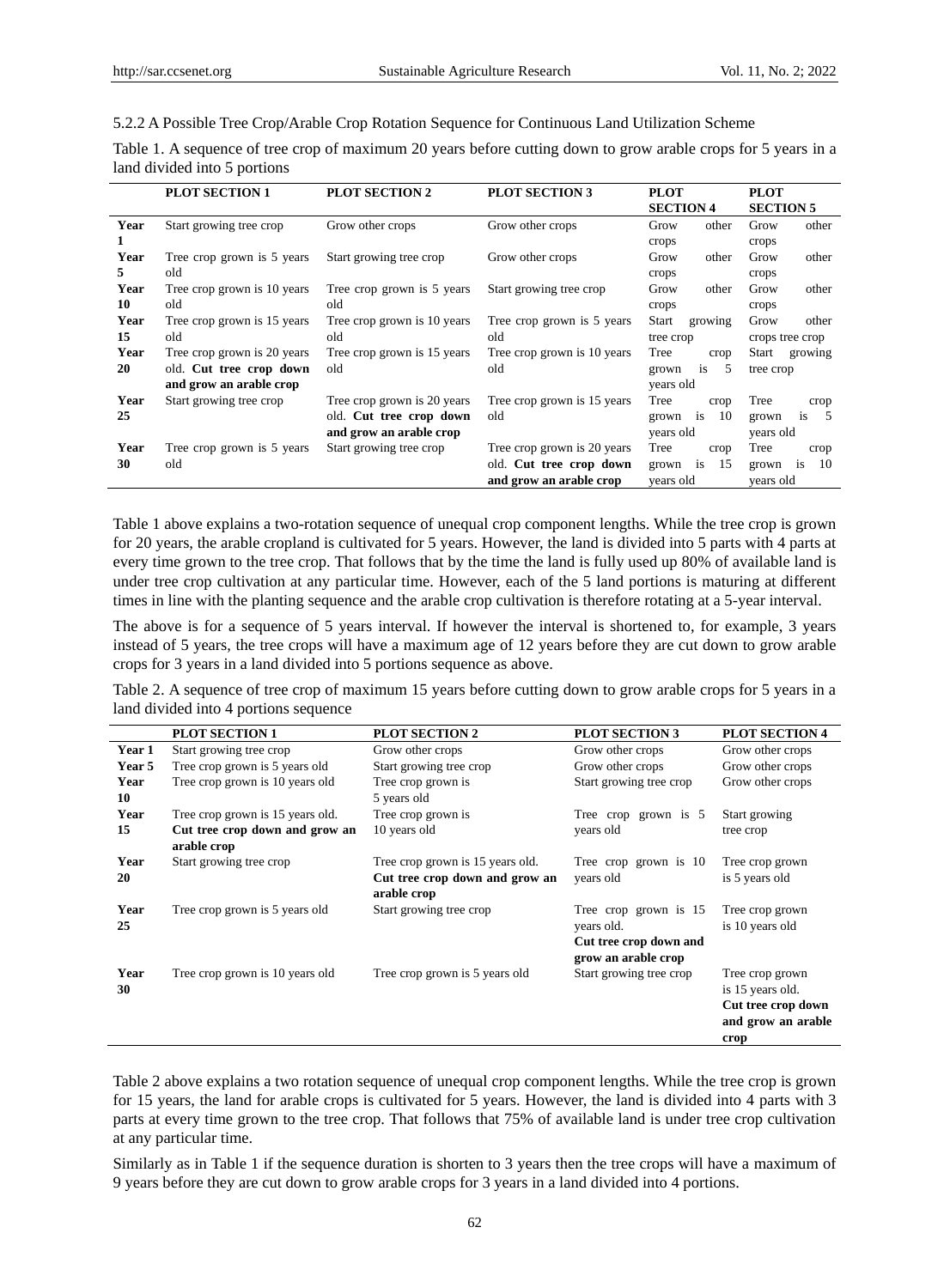# *5.3 Possible Challenges*

## 5.3.1 Fertilization Issues

For optimum returns from both the tree crop and arable crop components, an appropriate fertilization regime must be developed for use during the cropping phases of both components. The fertilization practice to be adopted for the arable component will depend on what is cropped. For example, the intercropping of cassava with maize or yam with maize will require different fertilization from cultivating pineapple, banana/plantain. Pineapple, banana/plantain, and normal garden crops will do much better with the application of animal manure fertilization together with inorganic fertilizers to grow such crops beyond 3 years effectively and continuously on the same piece of land. It follows that having poultry production for example to generate manure in the farm or having access to such manure in sufficient quantity elsewhere can help sustain sustainable production of the crops for upwards of 5 years and beyond as proposed in the sequence.

With the litter production during the tree cultivation phase and possible pruning of the trees during the arable crop cultivation phases, there will be adequate organic matter produced to stabilize the soil condition for continuous large-scale cropping.

## 5.3.2 Coppicing versus Replanting

Most fruit trees coppice easily. That means they easily regrow bringing out new shoots if they are cut down at a good height so long as it is not at the root level. This particular attribute is important if a tree crop has to be used as a component in this type of rotation cycle. Cocoa, Rubber, Mango, Cashew trees all coppice well. However, a tree cropping phase that had lasted for more than 15-20 years before the cropping of arable crops on that same piece of land can as well be replanted altogether for any agronomic or other compelling scientific reasons after the older crop had been growing for so many years.

Depending on the intentions of the farmer, the tree crops can be pruned during the arable crop phase to reduce shadow and introduce organic mulch for the arable crops.

#### 5.3.3 Removal of Tree Roots (Stumping) during Arable Crop Phase

Rooting up (stumping) can be an expensive operation for those using mechanization to prepare the land during the establishment of the arable crops after the tree cropping phase. Though this might not be a challenge for those using zero or minimum tillage system as a practice, adequate provisions for mechanized land preparation is required for large scale crop farming.

#### *5.4 Role of Government*

Traditionally, the government's role is to identify the development needs of the people and then point stakeholders towards such directions. To do this, the government applies several strategies: tax incentives, provision of land at attractive rates for projects, provision of other amenities like electricity, roads, etc. At other times, the government starts a pilot scheme or takes up the implementation of the projects. However, it is well known that governments or generally publics/communities are usually unable to manage income-generating or commercial ventures because of the selfish influence of the non-owning managers or the influence of political meddling with pure commercial decisions. In addition, often to keep their jobs in public-owned corporate organizations, projects managers often try to please many supervisors who have powers to get them sacked. While a project owner, who had invested a lot of capital into the business, will see the growth of the business as a priority, a supervisor who is not a business owner but prone to corruption may see what will benefit him in the business as a competing priority to the continued and fast growth of the business. That means that such a supervisor may exert pressure on the project manager to take along his self-interest with the goal of making a profit. A project manager may therefore have conflicting needs of pleasing the supervisor along with making maximum profit. Such influences imply that the project managers have to make subjective decisions to please such bosses instead of taking the best-unbiased decisions in the interest of the business. These tendencies exist in government and other publicly owned businesses. It is for that reason controls are always critical to the survival of publicly commercial businesses. The establishment of corruption-proof policy guidelines and the use of a good management information system along with regular performance assessment reviews will help ensure business profitability. A more long-term strategy will be for the government to divest the majority of its shares in the business to both the public and a management consultant who will also have shares in the business. Such Public-Private Partnerships (PPP) have greater chances of becoming sustainable and profitable. Another reason why government involvement is needed at least at the initial stages is to encourage large crop plantations or the establishment of large-scale industries because of the complicated process of acquiring large contiguous land from numerous units of people. Government is more able with the current land use law in the constitution of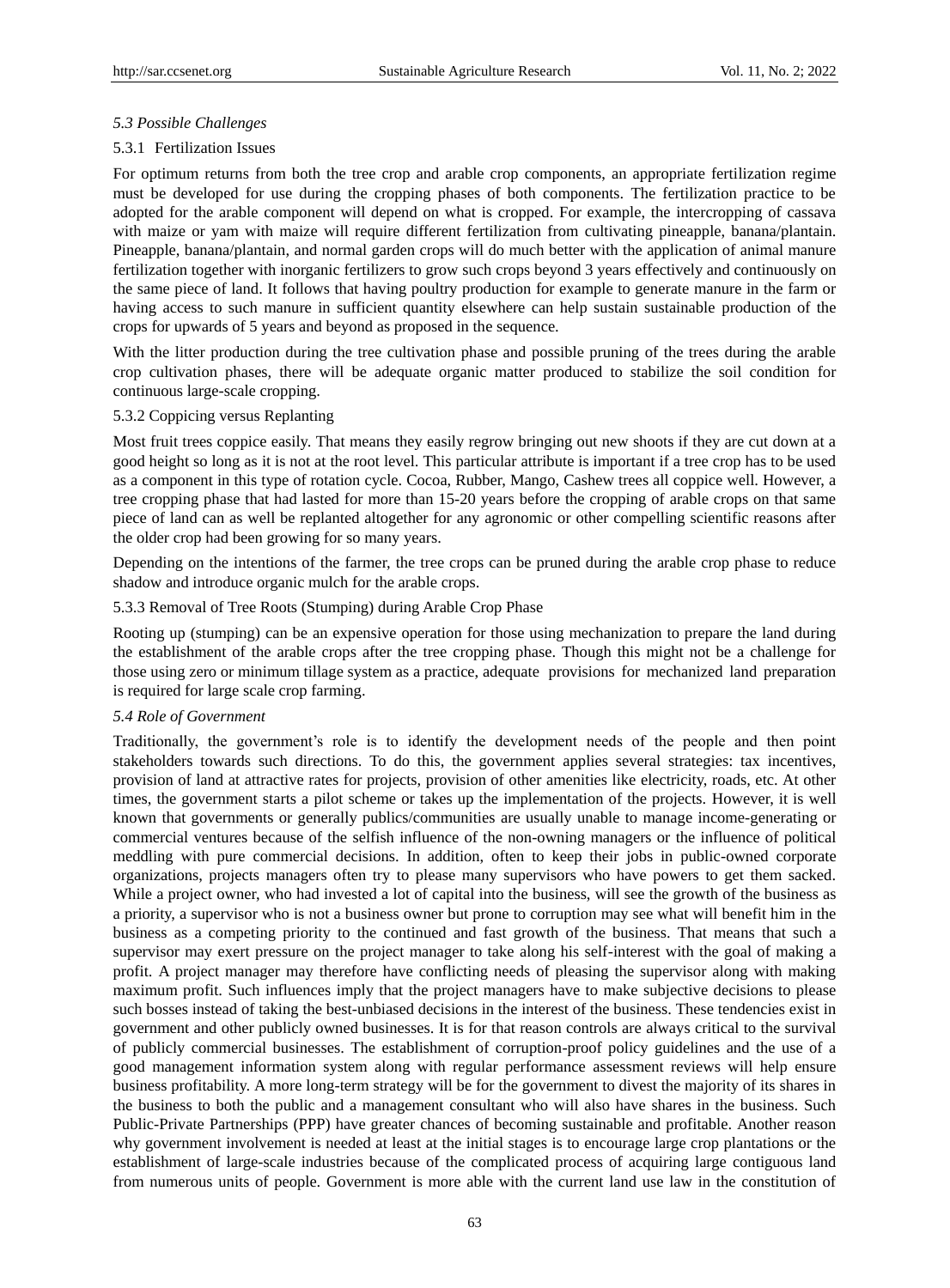Nigeria to ensure such large parcels of land can be acquired successfully. Also, many private entrepreneurs are not willing to take the initial risks of investing huge capital in a business. They would, however, like to come in after the businesses have been established to participate in the profit-making and sharing of dividends.

Many state governments in Nigeria had economic crop plantations some decades ago which by implication are commercial ventures. However, agricultural production as the mainstay of the national and sub-national economies took the back seat when crude oil production and sales became the most prominent source of revenue for the Nigerian nation. Many agricultural plantations were neglected or abandoned as a result. In Rivers State, for example, rubber plantations were established, and they are occupying more than 10,000 hectares of land and were at peak production some decades ago (Iroegbu et al., 2021; Abolagba et al., 2016). Those expanses of land can be used for this programme to enhance agricultural and economic productivity. Also about a decade ago, the government was to start a partnership with some private entities as consultants to cultivate about 5,000 hectares of land for Cocoa That project had been suspended. With this new concept, that project can be revived in line with this proposal and that would lift the state as a major producer of Cocoa and would generate a lot of income for the government and other shareholders. The large acreage of land under the rubber plantations that were established in the same state several decades ago can be revived or the land can be converted to grow better revenue-generating crops. A holistic approach where this crop rotation system is encouraged and also post-harvest value-adding industries established can improve the economy of all the stakeholders. Entrepreneurs can go into that adding value aspect to these crops and improve the market availability to encourage the increased cultivation of the crops. Apart from making effort to add value to the product before they are marketed internally and externally, Cocoa has high market value and there is an export market in Europe, America, and even Asia (FAO, 2021).

Many partnership opportunities exist with other nations. The United States of America had announced a possible partnership in the past with Cashew farmers including those in Nigeria https://www.thecable.ng/nigeria-to-benefit-from-60m-prosper-cashew-project/amp. This also applies to many other export opportunities with many crops from Nigeria and beyond.

# **6. More Research Needed**

Research will be required to identify suitable tree crops that can be used in this rotation system. Some possible economic crops like Cocoa, Rubber, Cashew, and Mango can be assessed towards identifying their suitability as good candidates from the agronomic and economic perspectives. The growing of these crops as individual crops permanently is fairly known but for the proposed system, they will be cut down after several years to give room for arable crop planting. The cutting down of these crops will generate massive litter and mulching materials during the arable crop cultivation phase. Research is needed on the best ways of mulching and adequacy fertilizer application that will equally be required. The ways of coppicing and frequency need to be studied, so too is the need to understand the various agronomic/economic returns using the different tree crop/arable crop rotation durations.

# **7. Conclusion**

This paper had explained the benefits of tree crop/ arable crop rotation. I have stated that this system improves soil fertility through tree crop cultivation that builds up organic matter, which invariably increases nutrients and better soil structure. I have also established in the paper that these attributes improve soil productivity.

Usually, shifting cultivation involves cultivating land for about 3 years and leaving it to fallow for not less than 5 years. Percentage utilization of the land is therefore less than 38%. No income is derived from the land during fallow. Prolonging the cropping duration will mean poor yield so no net economic benefits. If soil productivity is improved by this tree crop/arable crop system then land utilization is increased to nearly 100% hence derived income too to the farmer is improved. This tree crop/arable crop rotation system therefore ensures greater income for all stakeholders.

The massive cultivation of economic tree crops and that of arable crops requires that the system is accompanied by post-harvest value-adding facilities to reduce post-harvest losses. That means the introduction of new facilities either for storage or increasing the shelf lives of the produce. Apart from the large-scale production which will need a lot of sub-contractors, suppliers, and other services for the smooth running of the businesses; others will provide direct and indirect services needed by employers of the business. There will be many retailers, many people requiring accommodation, transportation, catering, and many other services. The location of the business will have a large influx of people and the accompanied increased economic activities will bring more income to the people.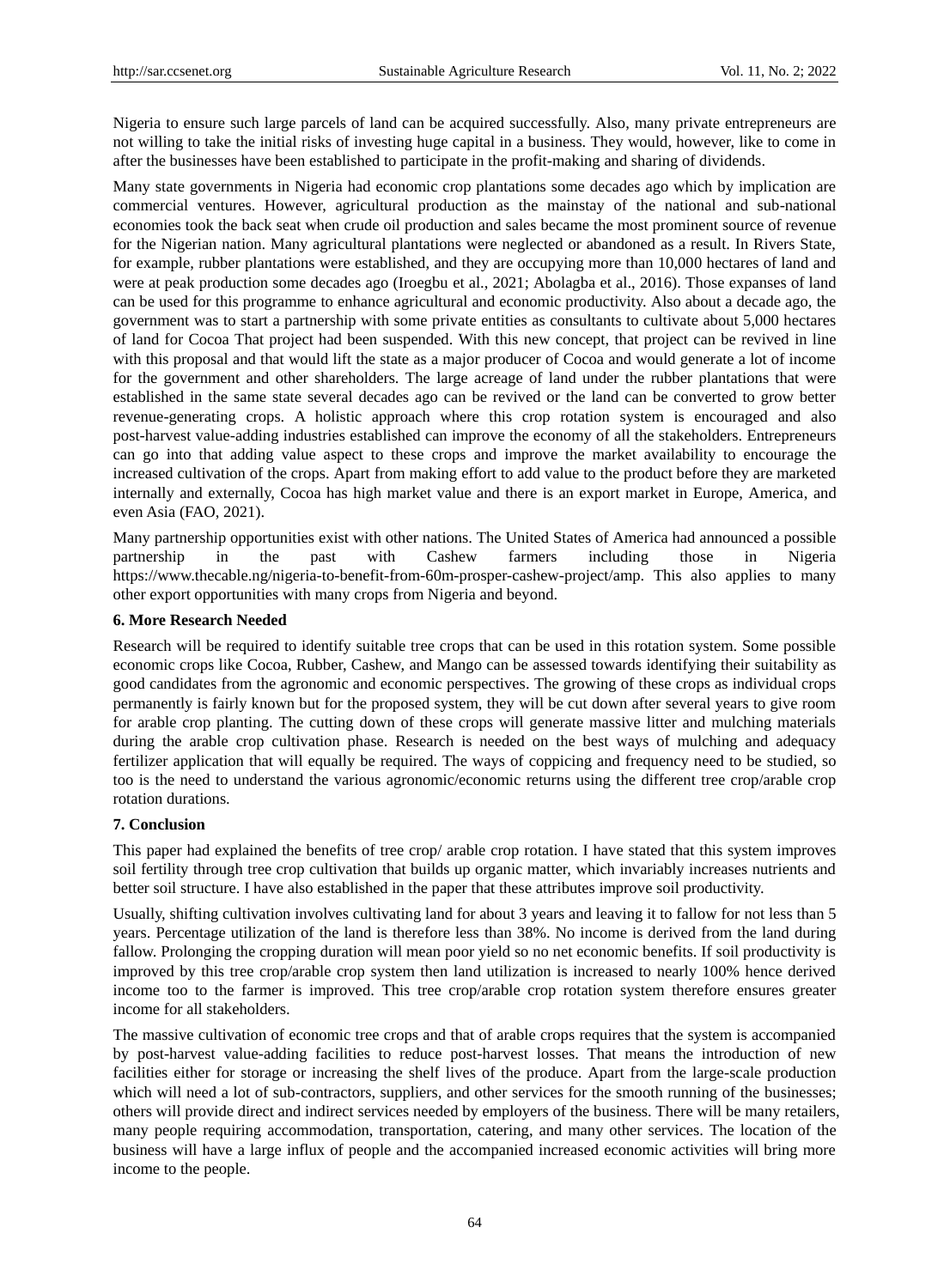As stated above, every large-scale business generates much direct employment and also many indirect employment opportunities. The post-harvest facilities and subsequently the industries that should be established to process the raw materials of this business will equally generate a lot of employment. For example, a massive Cocoa farm should generate the need for farmhands, those to tend the plants, those to harvest the fruits, and those to dry the seeds before transportation to market or industries. There will be national gains too as industries far detached like the airlines will all benefit from the export business that will ensue.

Government has a major role to play to bring this model into mass implementation and adoption.

Every region should work out what tree crops it wishes to specialize in and plan how to set up ready market and industries to take up the produce. That way, even smallholder farmers may wish to grow these crops since they are assured of a ready market when they make the harvest.

## **Acknowledgment**

I thank Mrs. Nkem E. Odoya, the Director of Forestry in the Rivers State Ministry of Agriculture who gave me some insight into the cultivation of tree crops.

#### **References**

- Abolagba, E. O., Abolagba, T. U., Esekhade, B. N., Agbonkpolor, E. S., Osazuwa, H. Y., & Musa, E. (2016). Decline in Activities in Nigeria Rubber Industry: A Case For Government Intervention. *Direct Research Journal of Agriculture and Food Science, 4*(10), 294-299. Retrieved from http://directresearchpublisher.org/aboutjournal/drjafs
- Alhameid, A., Tobin, C., Maiga, A., Kumar, S., Osborne, S., & Schumacher, T. (2017). *Soil Health and Intensification of Agroecosystems Chapter 9 Intensified Agro-ecosystems and Changes in Soil Carbon Dynamics*. Elsevier. https://doi.org/10.1016/B978-0-12-805317-1.00009-9
- Bassey, E. E. (2003). *The Effects of Land Tenure on Natural Resource Conservation in the Nigerian Rainforest Ecosystem*. Paper submitted during the XII World Forestry Congress 2003 at Quebec city, Canada. Retrieved from https://www.fao.org/3/XII/0138-B1.htm
- CEICdata.com. (2018, June 1). *Nigeria Population*. CEIC. Retrieved from https://www.ceicdata.com/en/indicator/nigeria/population
- FAO publication. (2021). *Analysis of incentives and disincentives for Cocoa in Nigeria: The Monitoring and Analysing Food and Agricultural Policies (MAFAP)*. Retrieved from https://www.fao.org/in-action/mafap
- Gichuru, M. P., & Kang, B. T. (1980). *CaNiandra caNhyrsus* (Meisn) in an alley cropping system with sequentially cropped maize and cowpea in Southwestern Nigeria. *Agroforestry System, 9*, 191-203. https://doi.org/10.1007/BF00141083
- Gichuru, M. P. (1991). Residual effects of natural bush, Cajanus cajan and Tephrosia Candida on the productivity of an acid soil in southeastern Nigeria. In R. J. Wright, V. C. Baligar, & R. P. Murrmann (Eds.), *Plant-Soil Interactions at Low pH.* Developments in Plant and Soil Sciences, Springer, Dordrecht. https://doi.org/10.1007/978-94-011-3438-5\_46
- Hahn, S. K., Terrey, E. R., Leuschner, K., Akobundu, C. O., & Lal, R. (1979). Cassava improvement in Africa. *Field crops Research, 2,* 193-226. https://doi.org/10.1016/0378-4290(79)90024-8
- International Institute of Tropical Agriculture report-IITA. (2011). *ALLEY CROPPING-A Stable Alternative to shifting cultivation*. Retrieved from https://issuu.com/iita/docs/u84bkkangalleynothomnodev
- Iroegbu, I., Okidim, I. A., & Ekine, D. I. (2021). Profitability of Natural Rubber Production and Processing: A Case of Delta Rubber Company Limited Okomoko/Umuanyagu Etche. *Rivers State International Journal of Innovative Science and Research Technology, 6*(5).
- Lal, R., Kang, B. T., Moorman, F. R., Juo, A. S. R., & Moonon, J. C. (1975). Soil management problems and possible solutions in western Nigeria. In E. Bomemiaza & A. Alrarado (Eds.), *Soil management in Tropical America North Carolina State University* (pp. 372-408). Raleigh. American Soc. Agron. Medison. W. L.
- Lawrence, A. W. (2018). Towards better performance in achieving sustainable development goals in Nigeria. *International Journal of Development and Economic Sustainability, 6*(3).
- Lawrence, A. W. (1993). Organic Mulching for Increased Crop Productivity in the Nigerian Humid Tropics. *Journal of Sustainable Agriculture, 2*(4), 101-106. https://doi.org/10.1300/J064v02n04\_09
- LR-Group. (2016, May 2). *Adama Rivers, Nigeria*. LR Group Making Vision Reality. Retrieved from